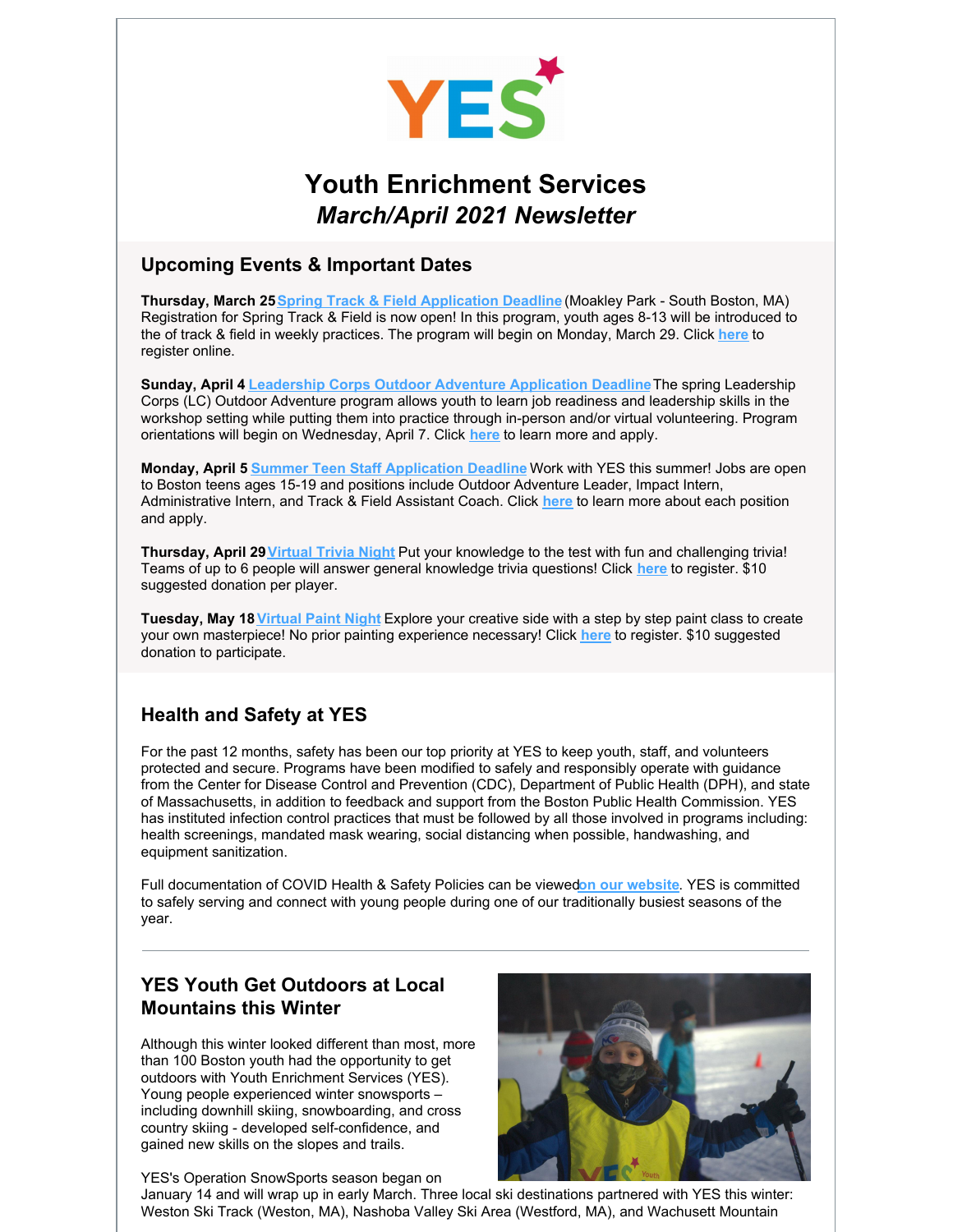(Princeton, MA). This season's programs followed a repeat engagement model to foster greater skills improvement, self-esteem, and connectedness with their peers, YES staff, and volunteer instructors.

YES continued its housing development partnership with the Mildred C. Hailey Apartments this winter. This 840-unit housing development is located on the Jamaica Plain/Roxbury line and is home to low- and moderate-income families. YES partnered with Mildred C. Hailey in the fall to bring outdoor activities to youth who live there. This winter, young people from the apartments had the opportunity to experience downhill skiing and snowboarding – most for the first time - with YES once per week at Wachusett Mountain.

Young people in the YES Cross-Country Ski Program have been active on the trails and having fun this winter! In addition to learning the basics of cross-country skiing and practicing their skills, youth also played games on their skis including freeze tag and ski "soccer". To close out the season, young people used the skills they gained to participate in the 1st Annual YES Cup, an unofficial – but fun – evening of ski races on the trails.



**See more photos from this winter in the Operation [SnowSports](https://www.facebook.com/media/set/?vanity=yeskidsboston&set=a.10158883992771224) Facebook album!**

#### **Leadership Corps Network with Volunteers**

Teens in the YES Leadership Corps program had the opportunity to participate in a series of weekly Virtual Networking Nights this winter. The nights were focused on different career pathways and industries. Teens met in large groups virtually with volunteers working in a certain field before breaking into smaller groups where volunteers shared more information about what they do and how they have reached their career goals. Industries represented at the Networking Nights included: Arts, Design, and Curating; Social Work, Social Services, and Psychology; Medicine, Health, and Public Health; Sports, Athletics, and College Athletics.



During the Networking Nights, teens had the opportunity to ask questions, engage in conversations, and learn more about industries they might be interested in working in one day. Teens asked volunteers advice about getting into the field, what they studied in school, what a typical day looks like, and what skills are most important for their jobs.

Thank you to the volunteers who have participated so far! (Individuals listed below are as of March 1.)

Ilka Alcantara Gabrielle Arcand Kayli Balin DJ Brother O Emily Burgess Helen Carpenter Kalli Catcott Samantha Catcott Ben Clark Raeann Dalton Autumn Edelson Kyla Frenia Emma Gildesgame

Emily Gordon Rosemary Gould Chaya Harris Jacqueline Hazan Olivia Honigman Laura Honsig Liana Jaeger Michele James Courtney Johnson Yarrow Jones Carrie Klein Mary Kate Knight Rashaun Martin

Joshua Milne Bernadette Peeples David Roache Dee Roscioli Khari Roulhac Reneldy Senat Kathy Siemionko Darryl Soto Biria St. John Aimee Sun Maggie Thomas Abu Toppin Emma Warman Khori Witter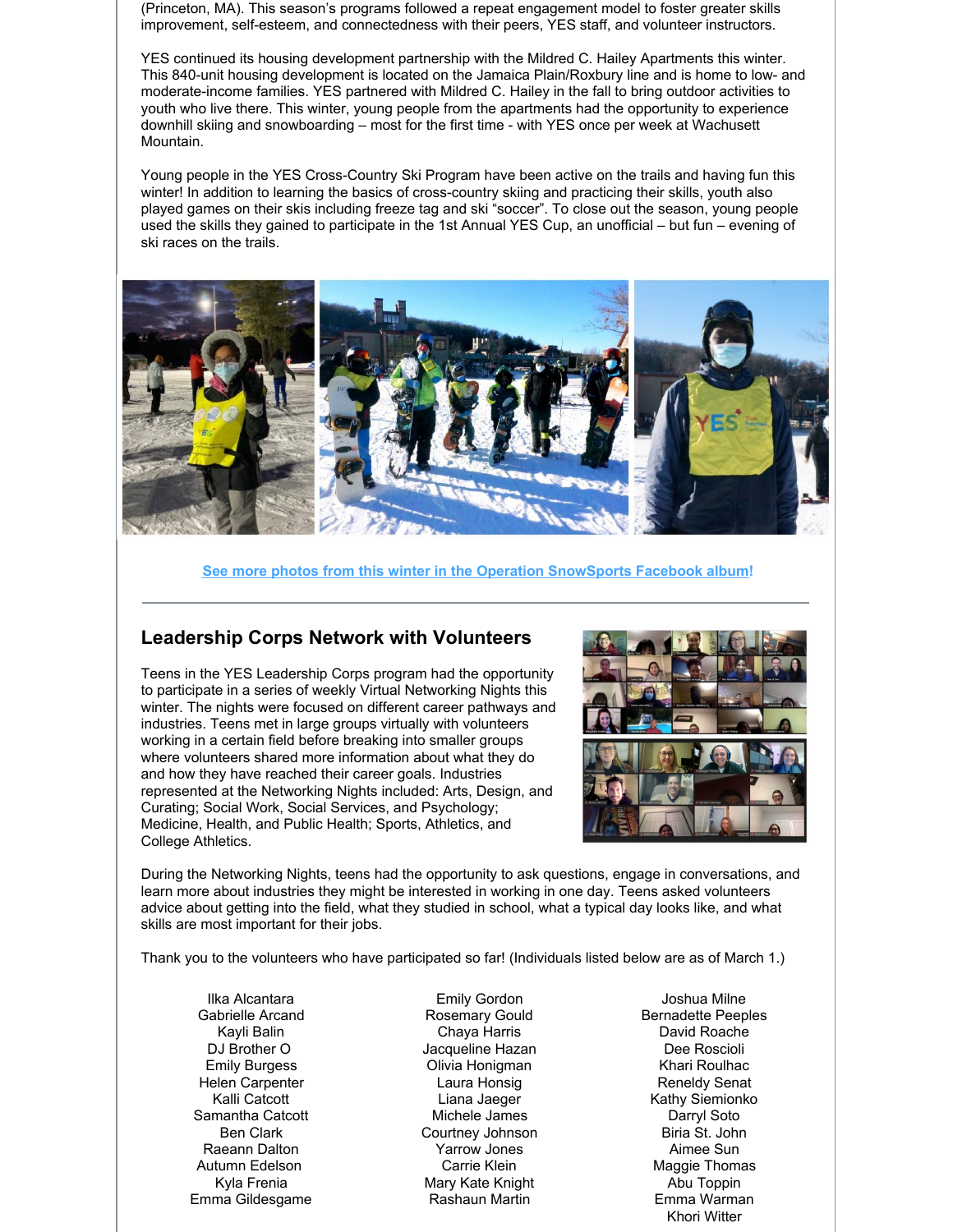Teens also had the opportunity to participate in a Summer Opportunities Fair. Boston organizations offering teen jobs this summer attended the fair to share information about their open positions. Thank you to all who attended!

ABCD SummerWorks Artists for Humanity Boston University's Reach Dance Program

Dana Farmer Summer Internship Roxbury Tenants of Harvard Summer Search

The Food Project Seed Crew YES Summer Employment YMCA

# **ARCS for YES Raises Over \$8,000**

**ARCS for YES is a fundraising initiative to<br>help YES Boston provide** youth with access to winter sports.

YES would to thank ARCS for YES Boston for raising over \$8,600 for YES youth programs! ARCS for YES is a fundraising initiative to help YES provide Boston youth with access to winter sports. Over the past several weeks, members of the ski community have been challenging each other to complete ARCS on the snow and donate to YES. The ski community came together to help YES give youth the opportunity to experience all the joys of winter sports. Thank you to all who participated and generously donated! Click **[here](https://www.instagram.com/arcsforyesboston/?hl=en)** to see all of the ARCS!

# **YES Photos Featured in SKI Magazine**

Thank you to SKI Magazine and the Share Winter Foundation for their support of YES's Operation SnowSports programs. We are honored that photos of YES youth were included in the February 2021 issue of SKI Magazine's article profiling the work and mission of the foundation. The Share Winter Foundation is a generous funder of YES's repeat engagement ski/snowboard program and cross-country ski program. The mission of the foundation is to improve the lives, health, and fitness of youth through winter sports. Click **[here](https://www.skimag.com/culture/this-community-organization-needs-your-help-to-diversify-skiing/)** to read the SKI Magazine article. Click**[here](https://www.sharewinterfoundation.org)** to visit the Share Winter Foundation website.



This Community Organization Needs Your Help to Diversify Skiing

### **YES Young Professionals Committee Goes Virtual**

The Young Professionals Committee is a young professionals group dedicated to Boston youth and outdoor and enrichment programming. Members consist of motivated individuals willing to fundraise, raise awareness for YES's mission. The committee provides young professionals in Boston the opportunity to network, volunteer, socialize, and give back.